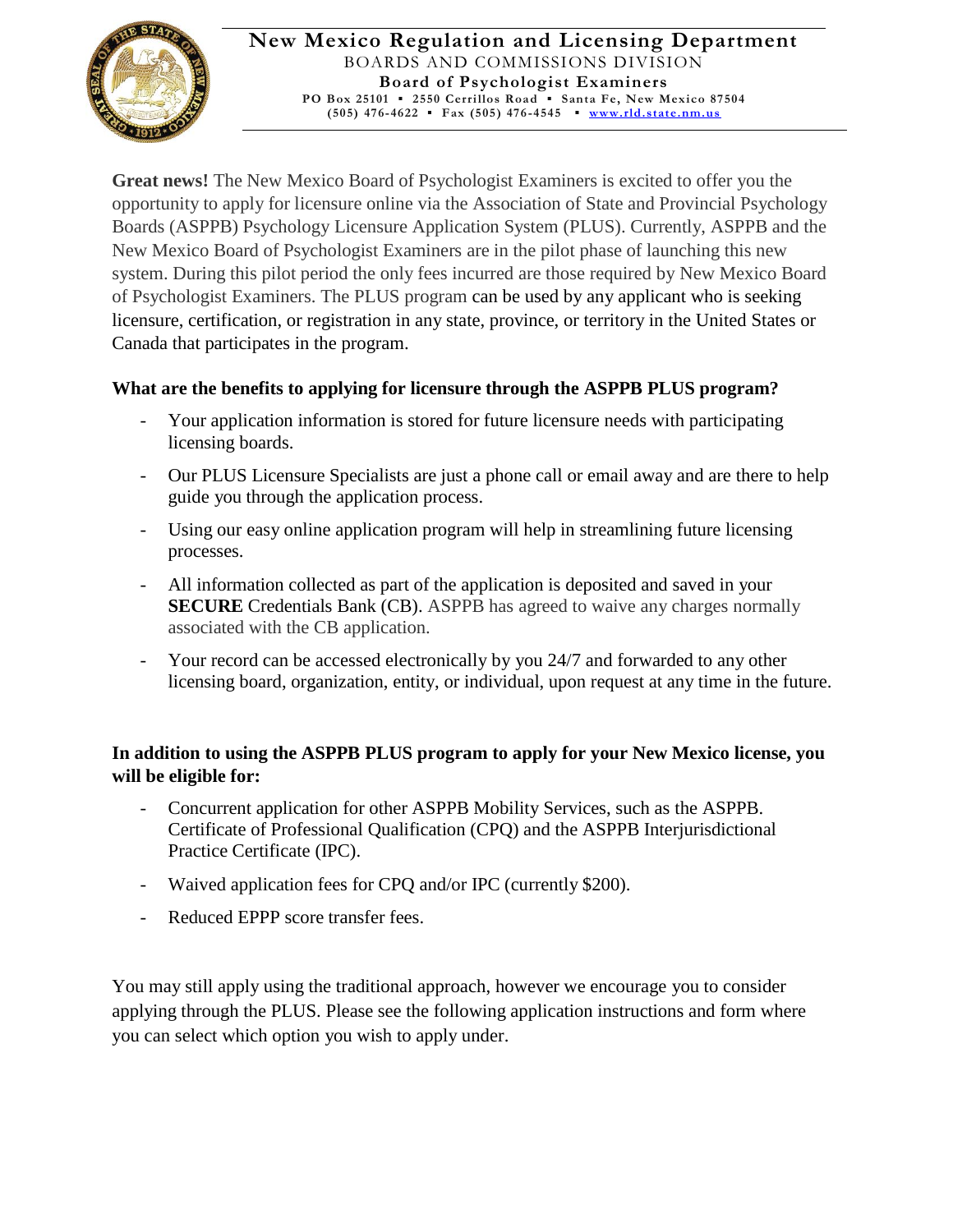

Dear Licensee:

Read the entire application before you begin to answer any questions, so you will understand exactly what information is being requested. All questions must be answered. **The burden of proof in satisfying the Board that you are eligible for licensure is upon you.**

Print and submit the online Jurisprudence Exam. The fee for the Jurisprudence Exam is \$75.00. This is an open book, multiple-choice examination. You may use the New Mexico Psychologists Statutes, Rules and Regulations viewable on our websit[e www.state.nm.us](http://www.state.nm.us/) .

# **Please make sure the following have been sent to the board office:**

- $\checkmark$  Completed Notarized Application
- $\checkmark$  Application Fee \$300.00

*When you provide a check as payment, you authorize the State of New Mexico to either use information from your check to make a one-time electronic fund transfer from your account or to process the payment as a check transaction.*

- $\checkmark$  Completed online registration with 3M Cogent and electronic fingerprints completed or Two (2) complete fingerprint cards with money order for \$44.00 made out to 3M Cogent
- $\checkmark$  Official Transcripts\*
- $\checkmark$  Jurisprudence Exam
- $\checkmark$  Jurisprudence Exam Fee \$75.00
- $\checkmark$  EPPP Scores\*
- $\checkmark$  Three (3) current letters of reference\*

## **\*These items should not be sent to the New Mexico board office if applying for licensure via the PLUS Program.**

**FBI Identification and NM State Criminal Record.** In addition to the documents listed above, you will have to complete a background check. The New Mexico Department of Public Safety has entered into a contract with 3M Cogent, to accept and process all applicant fingerprints. CogentID will have up to 49 Livescan sites throughout the state to process fingerprinting of applicants. This will require a change in the way the applicants submit their fingerprints. Revision date: 02/2015

The applicant will be required to follow the following process: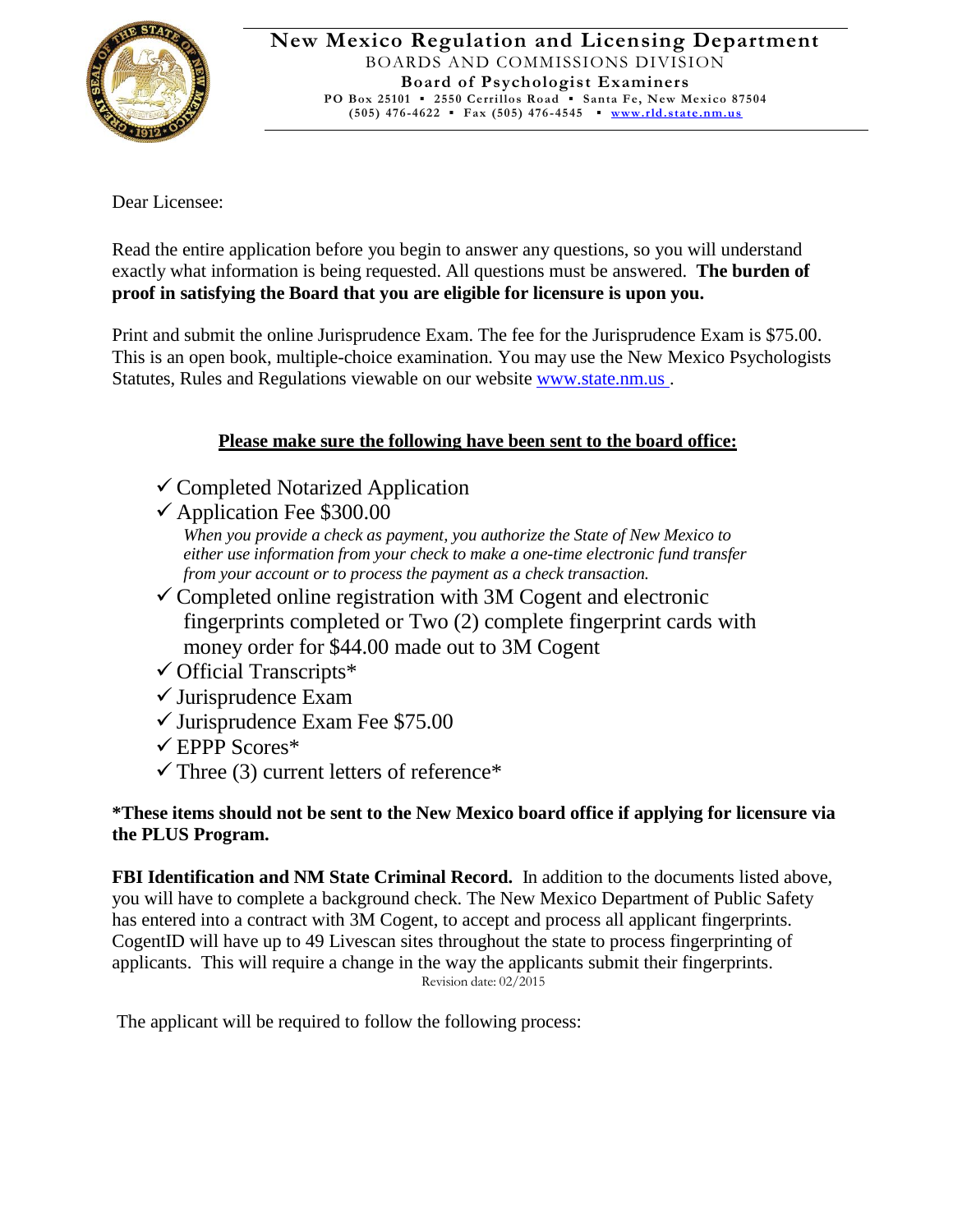- Both new and renewing applicants will need to register at [https://www.cogentid.com/nm/index\\_NM.htm](https://www.cogentid.com/nm/index_NM.htm) prior to going to an electronic fingerprinting location.
- Applicants may complete their fingerprinting at any 3M Cogent locations found on Cogent website. Appointments are not required
- The ORI for Psychologist Examiners is NM920261Z
- When the applicant arrives at the electronic fingerprinting location, they will need to provide the electronic fingerprinting technician with a registration number they received after registering online.
- The fee remains at \$44.00, which can be paid at the time of registration by credit card or at the fingerprinting site by cashier's check/money order.
- Background check results will be sent directly to the Board office electronically.

If you are an out of state applicant who is unable to complete the Livescan procedure in New Mexico, you may mail two completed fingerprint cards to the **New Mexico Psychology Board office with your completed application and with a money order or cashier's check for \$44.00 made payable to the "3M Cogent".** This is the charge for the FBI and the state record. Cards submitted with the incorrect amount or with personal checks will be returned to the applicants. Applications that are submitted without the fingerprint cards will be returned. Please mail the cards and the payment to:

**NM Board of Psychologist Examiners PO Box 25101 Santa Fe, NM 87504**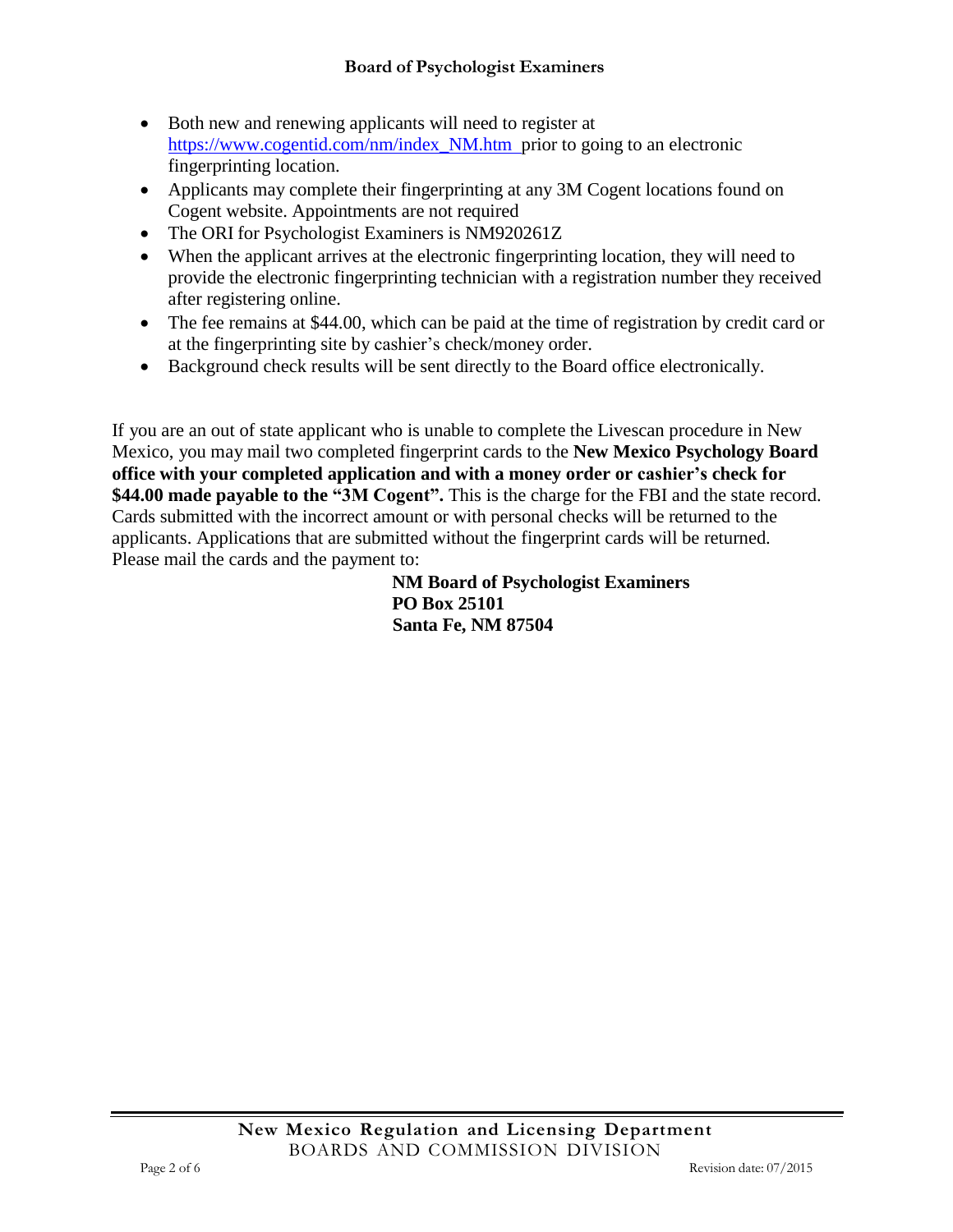| General Application |
|---------------------|
|                     |

Licensed in another jurisdiction less than 10 years & No CPQ/NR

16.22.5.12.NMAC Licensed in another jurisdiction 10 years or more (Reciprocity)

16.22.5.10 NMAC License in anther jurisdiction 5 years or more and CPQ/NR

16.22.5.11 NMAC Temporary License 16.22.5.13 NMAC

Emergency License or Court Ordered (Please provide written explanation for need)

PLUS General Application

PLUS Reciprocity

**ALL LICENSING INFORMATION PROVIDED IS PUBLIC INFORMATION** 

#### **A. APPLICATION INFORMATION \* Required Field**

\*Name (Last, First, Middle):

\*Mailing address:

\*City/State/Zip:

\*Contact Phone:

\*Email: **All communications (including renewal notices) will be sent to this email address**

\*Date of Birth: \*Social Security Number:

Maiden Name ( If applicable):

## **B. EPPP & OTHER LICENSURE**

Have you taken the Examination for Professional Practice in Psychology (EPPP)?

 $Yes \sqcap No \sqcap$ 

**If yes, you must request your scores be sent from ASPPB directly to the Board office.**

IMPORTANT: You must contact the licensing board for **ALL** the state(s) listed below and request licensure verification for status of license, including any disciplinary history, sent **DIRECTLY** to the NMBPE office.

List **ALL** other licensure, year license was acquired and current status of licensure:

#### **C. PROFESSIONAL EDUCATION:**

All education must be verified by transcripts forwarded **DIRECTLY** from the office of the registrar of the granting college or university. If this is your first psychology license, you must forward undergraduate, master, and doctoral degree transcripts.

| <b>Institution</b> | Location | <b>Major Field of Study</b>                      | Date | <b>Degree</b>         |
|--------------------|----------|--------------------------------------------------|------|-----------------------|
|                    |          |                                                  |      |                       |
|                    |          | Did you attend an APA-Approved Doctoral Program? |      | Yes<br>N <sub>0</sub> |
|                    |          | New Mexico Regulation and Licensing Department   |      |                       |

BOARDS AND COMMISSION DIVISION